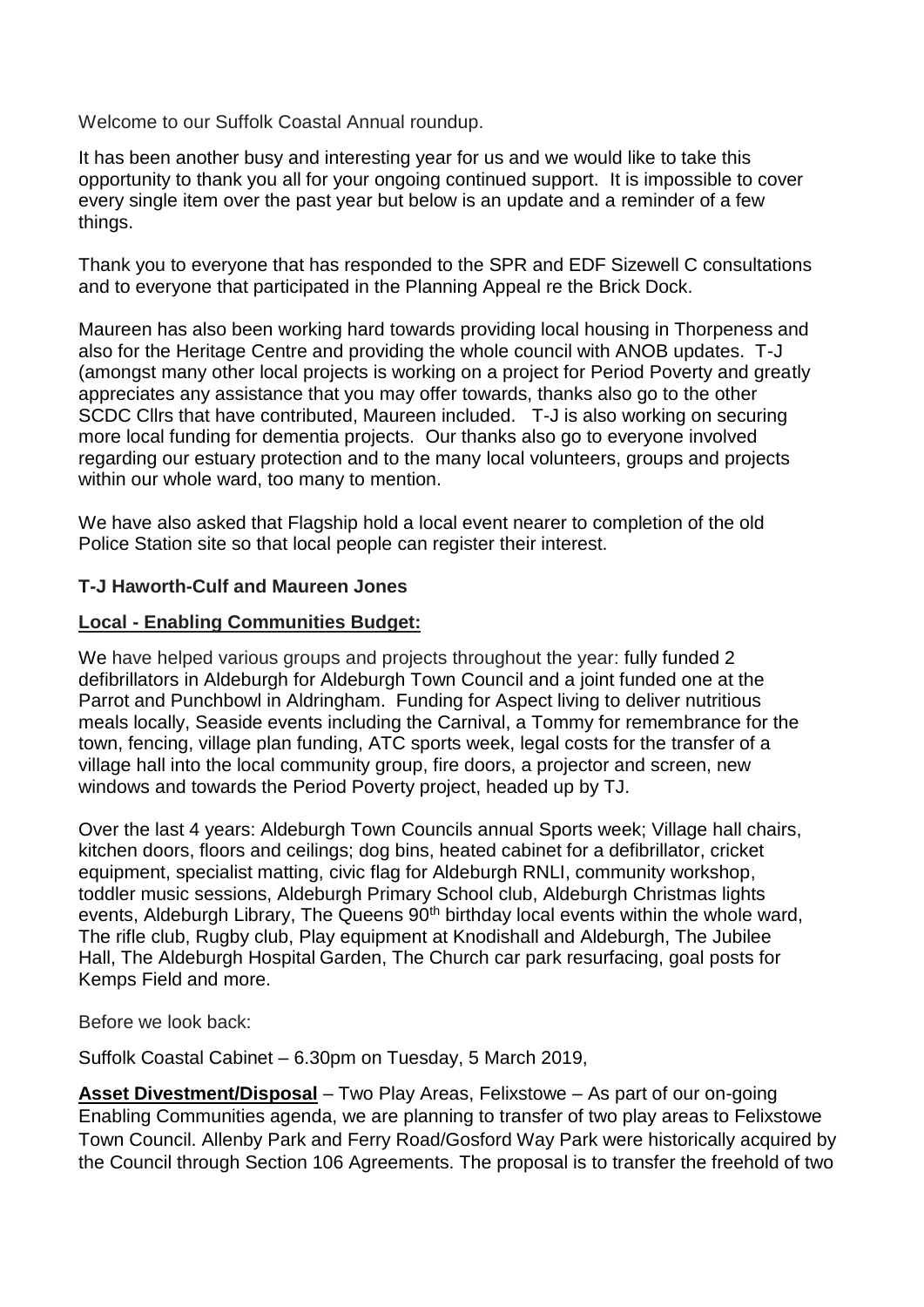parks to the Town Council, subject to the imposition of a covenant restricting their use to the current recreational use. Under the terms of the leases the Town Council will be responsible for all future grounds maintenance and play equipment maintenance costs. The transfer of these parcels of land meets the Council's Business Plan objective to "Empower local town and parish councils by continuing to transfer amenity and community assets to them with their agreement".

**East Suffolk MyGo Youth Employment Service** - Young people not engaged in employment, education or training (NEET) continue to be a challenge within Suffolk generally and East Suffolk in particular relative to the country as a whole. As part of East Suffolk's twin objectives of supporting economic growth and enabling communities it is imperative that we continue to address this problem by supporting young people to access employment, education and training opportunities. This is of benefit to the individual, local employers and the families and communities within which these young people live. This paper sets out the current issues and proposes an initiative to tackle these. The purpose of the paper is to gain approval for East Suffolk, in partnership with Suffolk County Council, to procure a service that will proactively support young people to become positively engaged within the local economy.

Adoption of the Private Sector Housing Strategy and Associated Policies - In 2017, the Council adopted the East Suffolk Housing Strategy which set out joint ambitions for Housing, across Suffolk Coastal and Waveney. This high level strategy provides the overarching framework for all housing services. The Private Sector Housing Strategy is the more detailed review and plan for this service area. It identifies the challenges facing the sector, identifies what we have achieved to date and specific actions detailing how we will deliver solutions to the most pressing issues between now and 2023.

### **Ministry of Housing, Communities and Local Government External Funding to**

**Prevent Homelessness** - The Homelessness Reduction Act 2017 requires Suffolk Coastal to develop and provide enhanced, tailored housing pathways for groups of people that maybe more vulnerable to homelessness than others (i.e. people with mental health issues, victims of domestic abuse, former prisoner and care leavers). The Government has acknowledged that these extra duties will require additional resources if local authorities are to fulfil them. The Ministry of Housing, Communities and Local Government (MHCLG) has invited local authorities to apply for grant funding to address some of the gaps in homelessness service provision.

**Local Planning Enforcement Plan** - In order to be prepared for the new East Suffolk Council on 1 April, we are required to ratify all our existing policies. This report is put before Members as consultees requesting authorisation for formal adoption of the new Local Planning Enforcement Plan for East Suffolk Council. The proposed Local Planning Enforcement Plan aims to set out how enforcement action will be taken in East Suffolk by taking into account both the common issues that require planning enforcement action and the resources at the Council's disposal.

**A Special Meeting of Cabinet** – is being held in the Deben Conference Room, East Suffolk House, on Monday 11 March 2019 at 6.30pm. This special meeting is being held to consider Suffolk Coastal's response to two high-profile important consultations which are currently being held. These are: East Anglia One North and EastAnglia Two Offshore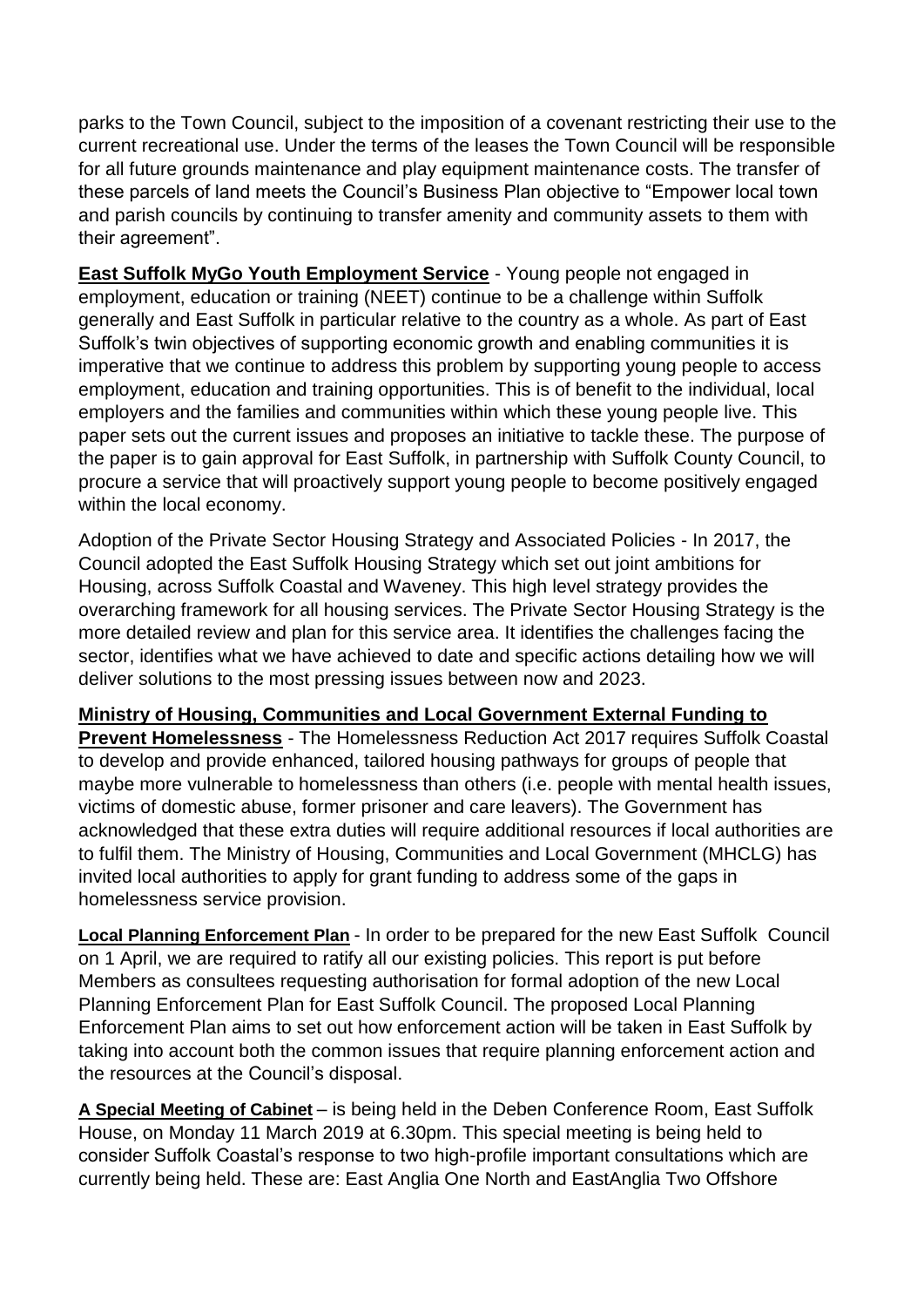Windfarms Phase 4 - Consultation from Scottish Power Renewables Sizewell C Stage 3 Public Consultation

# **Updates**:

**Enabling Broadband Programme Board Update**. Under this programme, the Council had allocated funding to fund wireless broadband provision in order to cover those 2% of properties across the District that won't benefit from the Suffolk Better Broadband scheme these properties will be predominantly be in rural areas. It is our ambition (TJ is part of the board) to bring a free WiFi initiative to our market towns.

**Ipswich Northern Route Project Timescale** – The County Council has outlined the timescale for the next steps in producing the Strategic Outline Business Case to examine and ultimately clarify the feasibility of an Ipswich northern route. The stage one study and report into possible highways options was completed in 2017, with the options assessment and development commissioned in May 2018 currently being evaluated and prepared for shortlisting, prior to consultation. The timescale going forward is: • Public consultation on the route details, alignment options and junction options with the A14 and A12 - to begin in the Summer 2019 • Completion of the Strategic Outline Business Case to be shared with government, local MPs and the public - Autumn 2019. Suffolk County Council has been working with District and Borough Councils to develop the project and will continue to do so in the future. Councillor Ray Herring, Leader of Suffolk Coastal District Council, said: "We welcome the publication of the timetable and the upcoming public consultation which will allow communities in east Suffolk to have their say on the possible routes. The Ipswich northern bypass will benefit many businesses in east Suffolk, particularly those along the A12 and those associated with the Port of Felixstowe. However, these benefits need to be balanced against the concerns of the communities that might be affected by any new route." For more information visit the County's website: [https://www.suffolk.gov.uk/roads](https://www.suffolk.gov.uk/roads-andtransport/transport-planning/consultations-and-studies/)[andtransport/transport-planning/consultations-and-studies/](https://www.suffolk.gov.uk/roads-andtransport/transport-planning/consultations-and-studies/)

**Community groups help keep East Suffolk clean** - The winners of a prize draw held as part of a community litter pick scheme in East Suffolk have been announced. Suffolk Coastal and Waveney District Councils are keen to encourage, enable and reward people to show more love for the environment we live in. As part of the 'Love East Suffolk' scheme, community groups have a winning way of cleaning up their neighbourhood while helping themselves. Last year, a total of 94 litter picks was carried out in Suffolk Coastal by 1,928 volunteers and 38 litter picks was carried out in Waveney by 836 volunteers. Community groups that took part between 1 March and 31 May 2018 were entered into a prize draw with the chance to win £200 for the benefit of the community and the winners have now been drawn. Suffolk Coastal's prize draw winners are Martlesham Parish Council, Wickham Market Village Volunteer Group, Knodishall PC, Chediston & Linstead PC and 1st Old Felixstowe Guides. The rewards are funded through the Councils' partners, Suffolk Coastal and Waveney Norse. The Love East Suffolk initiative will be repeated again this year and any community groups that take part will receive £20 for their nominated community fund or charity, and will also be entered into a £200 grand prize draw. More details will be released in the spring. Both Suffolk Coastal Norse and Waveney Norse can provide volunteers with equipment to groups on request and will also arrange for gathered litter to be collected.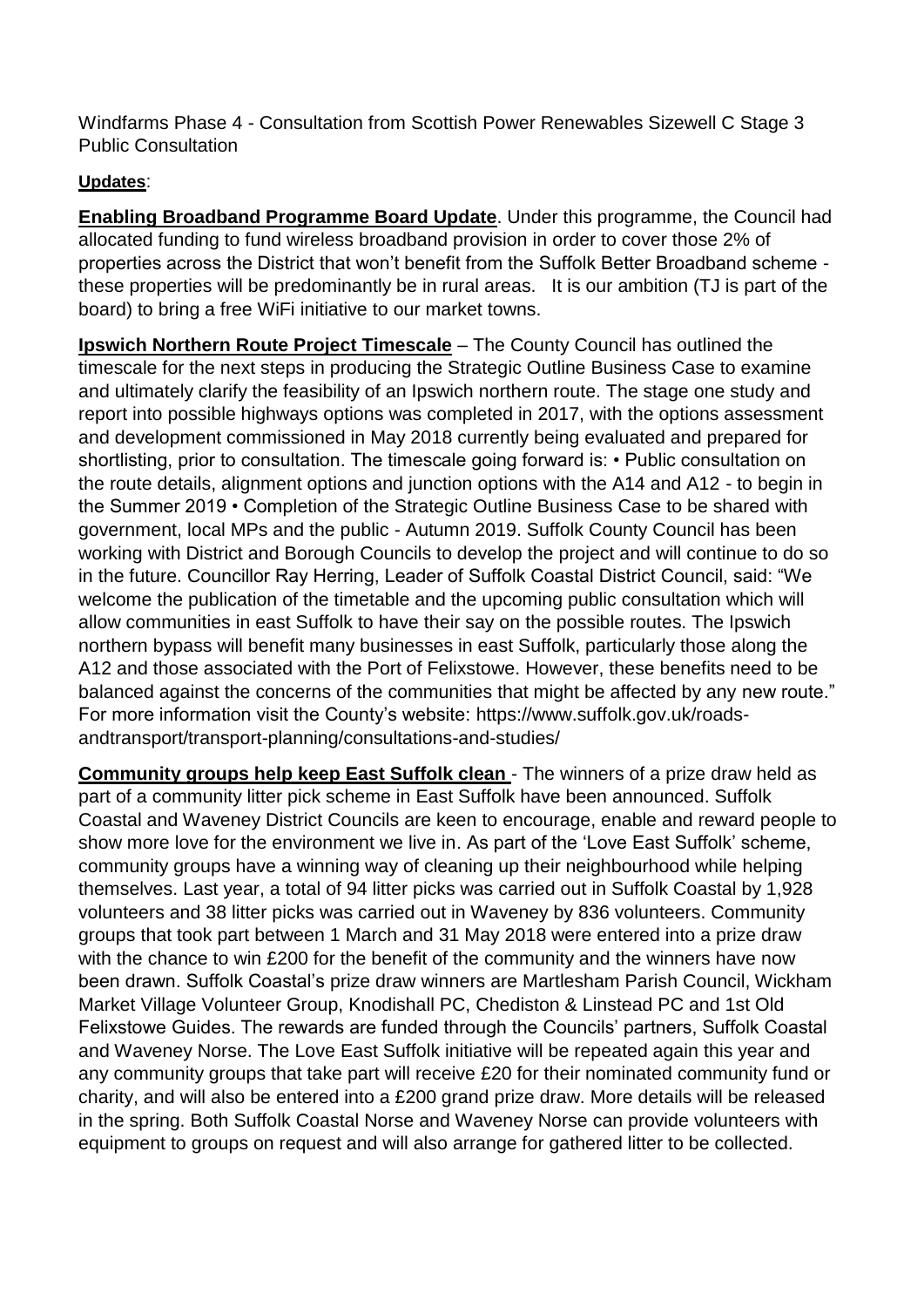Litter pick sticks, bag hoops, and green vests can also be loaned out, subject to availability. To register a community litter pick at any time, please visit: www.eastsuffolk.gov.uk/litter

### **Recent news:**

# **Councils remain deeply concerned about the impact of coastal energy projects**

### **Suffolk Coastal District Council are continuing to raise serious concerns around plans for windfarm projects proposed by Scottish Power Renewables, and the lack of coordination with other energy projects proposed on the coast.**

Authorities continue to support the principle of offshore wind to reduce carbon emissions and provide significant economic benefits in the county and the UK**, but** have made it clear that this should not be achieved at any cost to Suffolk.

Reports have been jointly written and will be presented at each authority's [Cabinet](http://apps.eastsuffolk.gov.uk/committeeminutes/showagenda.asp?id=23397)  [meetings,](http://apps.eastsuffolk.gov.uk/committeeminutes/showagenda.asp?id=23397) in response to Scottish Power Renewables proposals for the [East Anglia](https://www.eastsuffolk.gov.uk/planning/offshore-windfarms/)  [Offshore Windfarms One \(North\) and Two.](https://www.eastsuffolk.gov.uk/planning/offshore-windfarms/) They contain recommendations of co-ordinated actions to protect Suffolk's coastline.

The reports contain over 100 points, covering a wide range of concerns about the East Anglia Offshore Windfarms One (North) and Two. These range from the impact on our land and seascapes, to the Government's role in managing a variety of projects on Suffolk's coast.

We stand shoulder to shoulder with our colleagues at Suffolk County Council and will continue to raise our huge raft of concerns about these windfarm projects. We will provide our joint response to this current consultation phase and at every opportunity in the future. We want to assure residents in our coastal communities that we will continue to do everything possible to protect our heritage and the scenery that we hold so dear. At a local level, there are many issues and we maintain that siting an onshore substation at Friston is not the right location.

### **Thank you to everyone that has responded to the SPR and EDF Sizewell C consultations.**

# **New East Suffolk Council and Ward boundaries finalised for new East Suffolk Council**

Ward boundaries for the **new East Suffolk Council** were published by the Local Government Boundary Commission for England. In May, the government confirmed that two new local authorities should be established in Suffolk. A new East Suffolk District Council will be formed of a merger between Suffolk Coastal and Waveney councils. The Commission has now finalised the wards which will be represented by East Suffolk's 55 councillors. The new arrangements will come into effect at the council's first elections in May.

# **Film industry generates £3.8 million for Suffolk's economy**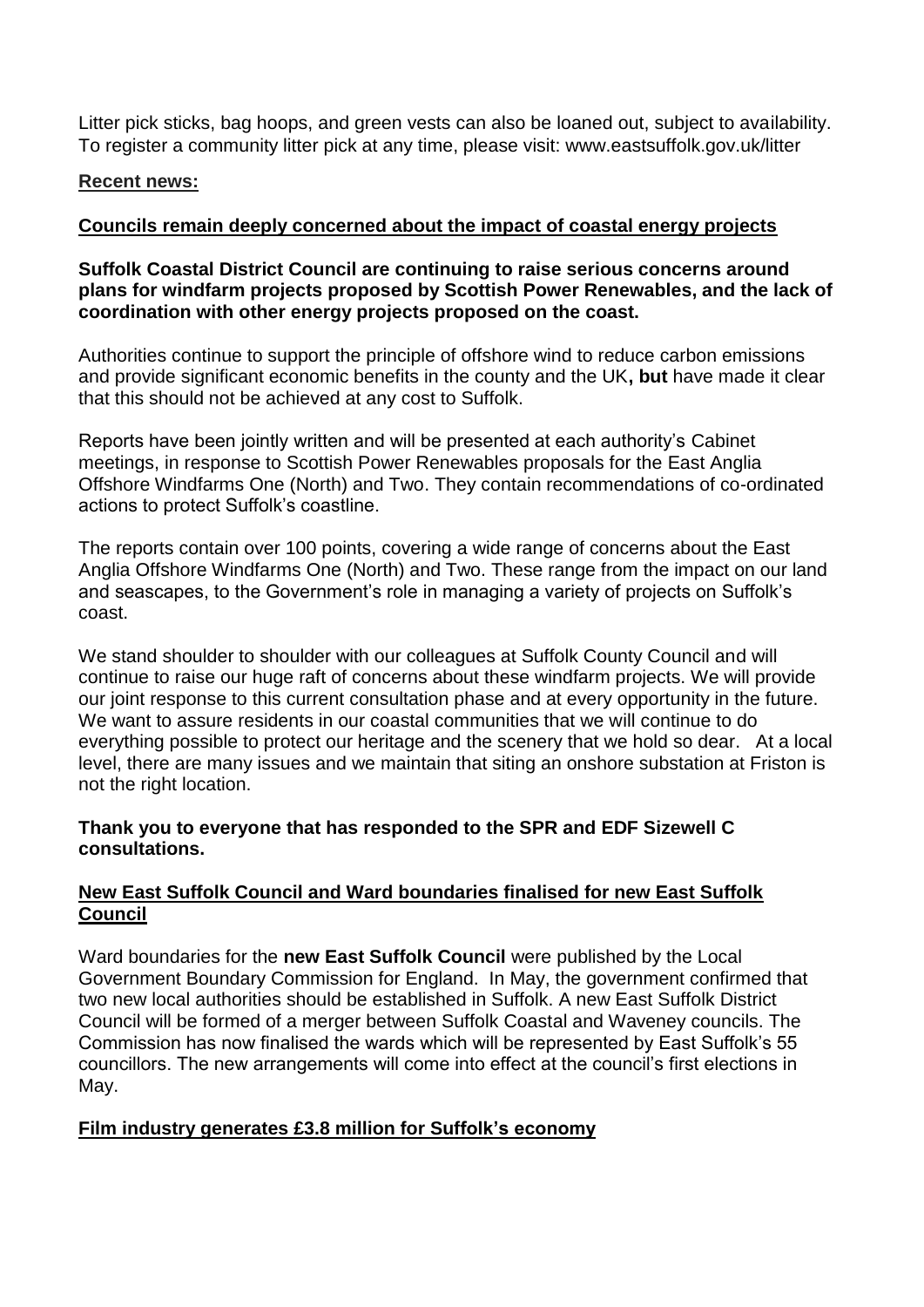Suffolk's economy has benefitted from at least £3.8 million of additional investment because of work to attract film makers to the county, a new report has revealed.

Screen Suffolk, an organisation set up in 2016 by councils in the county and funded by the Suffolk Public Sector Leaders group, actively markets hundreds of Suffolk locations to the filmmaking industry, as well as connecting them to local crews, hotels and restaurants and film services.

Research by Screen Suffolk has looked at spend by film production companies and crews during shoots. It estimates that an average filming day will generate at least £11,500 of spend in the local community – equivalent to £3,864,000 in the first 24 months of operation. Creative England, the government body for film locations in the UK, estimates that crews spend three times this figure - £35,000 a day.

Films and shows shot in Suffolk in the past two years include:

- The Detectorists for BBC 4, shot in Framlingham and Suffolk County Council's headquarters in Ipswich
- Escape to the Country for Channel 4, shot in Sudbury and Wickhambrook
- The Child in Time for BBC 1, shot in Shingle Street
- Countryfile for BBC 1, shot in Walberswick
- Landscape Artist of the Year for Sky Arts, shot in Felixstowe at Landguard Point
- The Crown for Netflix, shot at Elveden Hall
- Fearless for ITV, shot at Bentwaters Park

### **Suffolk to host opening stage of 2019 Women's Tour**

Suffolk will host the opening stage of the 2019 OVO Energy Women's Tour on Monday 10 June, marking the fifth time that the race has visited the county.

The county also becomes the first venue to be confirmed for the 2020 edition of the race. The Women's Tour and events like it all contribute to our ambition to make Suffolk England's most active county. We hope that this year's race inspires even more people to take up cycling and take part in the wide range of events Suffolk has to offer, such as Women on Wheels as part of an active and healthy lifestyle. It is always a muchcelebrated event in Suffolk's Sporting Calendar, greatly enjoyed by local communities.

In a joint statement, Cllr TJ Haworth-Culf, Suffolk Coastal District Council's Cabinet Member for Customers, Communities and Leisure and Cllr Michael Ladd, Waveney District Council's Cabinet Member for Economic Development and Tourism said:

"It is incredibly exciting that the OVO Energy Women's Tour is returning to East Suffolk for both 2019 and 2020 as we know our local communities, businesses and schools enjoy getting involved in this sporting spectacle. We are committed to increasing people's participation in sport and the Women's Tour will no doubt inspire more people to take up cycling and improve their health and wellbeing."

In its four previous visits to Suffolk, the OVO Energy Women's Tour is estimated to have attracted in excess of 250,000 spectators to the roadside and created a net economic impact for the county's economy of in excess of £3.5 million.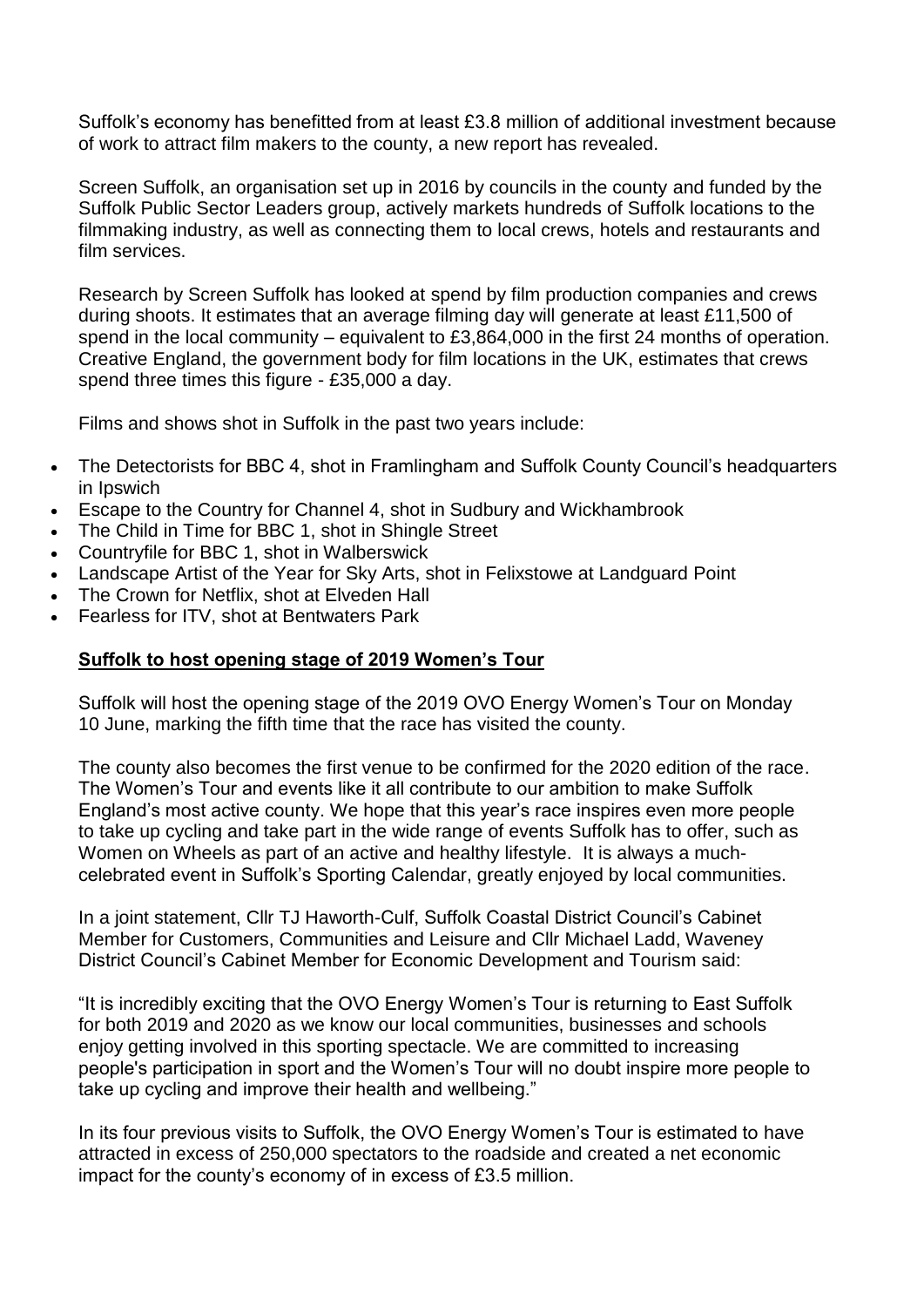Almost 70% of spectators surveyed following last year's opening stage, between Framlingham and Southwold, said that the event inspired them to cycle more often.

Commenting on the announcement, OVO Energy Women's Tour Race Director Mick Bennett said,

"We are delighted to be able to confirm that Suffolk will host the OVO Energy Women's Tour in both 2019 and 2020. Suffolk have been involved as a host venue since the first edition in 2014 so the extension of our partnership for a further two editions of the race shows the support in the county for the event and their aims to get more people more active."

This June will mark the fourth time that the OVO Energy Women's Tour has begun in Suffolk with Bury St Edmunds, Southwold and Framlingham having each hosted the Grand Depart of Britain's biggest women's pro-cycling race.

Further details of the 2019 Suffolk stage, including the Start and Finish venues for Stage One, will be announced in early March, ahead of the announcement of the full route for the OVO Energy Women's Tour.

Women's WorldTour event to the county in both 2019 and 2020.

"We are delighted to welcome the OVO Energy Women's Tour back to Suffolk for a fifth year, and our fourth time of hosting the Grand Depart.

"We are proud to have secured the race in Suffolk for this year and next. This is in no small part due to the success of the previous stages hosted in Suffolk and the strength of our relationship with the race organisers, SweetSpot.

**Looking back:**

### **Top food safety ratings for local businesses**

More East Suffolk businesses have been awarded a Food Hygiene Rating of 5 - the highest level possible.

Inspections by Suffolk Coastal and Waveney District Council's Food and Safety Team between September and December 2018 saw over 220 local businesses receiving Food Hygiene Rating Scheme (FHRS) ratings of '5/very good', highlighting their dedication to hygiene and excellent approach to food safety. The Food Hygiene Rating Scheme (FHRS) helps customers make an informed choice about where to eat by highlighting restaurants, pubs and cafés with excellent food hygiene. Food businesses can display their black and green FHRS sticker advertising their current food safety rating, which gives customers an immediate insight into the kitchen and shows how seriously the business takes food hygiene.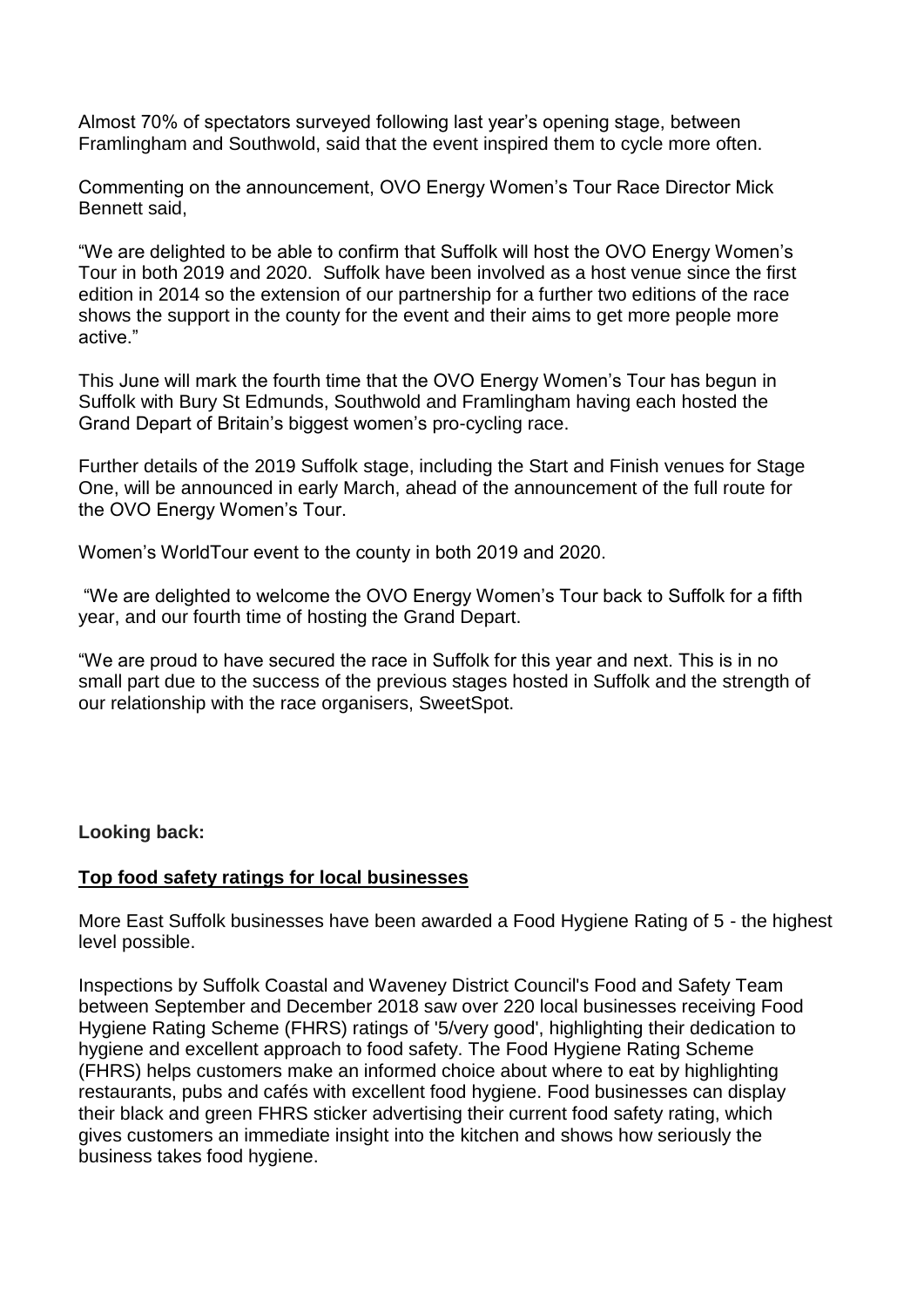Customers are encouraged to check food hygiene ratings when choosing where to eat by looking for the FHRS sticker before ordering food. The ratings of over 440,000 food businesses [can also be checked online.](http://ratings.food.gov.uk/) To help businesses ensure that employees are appropriately trained, Suffolk Coastal and Waveney District Councils jointly run a nationally recognised training course, the Level 2 Award in Food Safety in Catering.

## **Helping hospital patients to get home**

Suffolk Coastal District Council has received £87,000 in funding to support the 'Stepping Home' project. Stepping Home is a partnership project between the East Suffolk councils, Ipswich Borough Council, Suffolk County Council, Mid Suffolk and Babergh District Councils, East Suffolk and North Essex NHS Foundation Trust, Orwell Housing, British Red Cross and Lofty Heights and is supported by the Ipswich and East Suffolk Clinical Commissioning Group's Transformation Fund, which encourages groups in Suffolk to 'think outside the box' to find ways to reduce pressure on the health system in the county.

Working through Ipswich Hospital, officers from the Council's Warm Homes Healthy People team discovered patients are often unable to be discharged once medically fit due to their housing (known as a Delayed Transfer of Care, or DTOC). The patient could be awaiting adaptations such as a stair lift or ramps, a declutter, a home repair after a minor fire, flood or other reasons.

When a patient is medically fit, a hospital environment is not a suitable location. In a ward setting, they are at risk of infection, deconditioning, and being de-skilled. It is not uncommon for patients to be 'stuck' and unable to return home for several days or sometimes weeks and this also uses a bed which could be used by another patient.

### **Communities benefit from new developments**

Local communities in east Suffolk are seeing the benefit from new developments happening across the District. Since the Community Infrastructure Levy (CIL) scheme was introduced in east Suffolk, over £4.5 million has been collected from commenced and completed developments.

Of this, over £2.1 million has been distributed or earmarked to help deliver infrastructure projects to facilitate growth currently taking place across the District. In most circumstances it replaces or complements the traditional Section 106 process of securing developer contributions towards infrastructure.

Parish and Town Councils receive 15% of CIL funds which are collected from development in their area. A further 10% is available to the councils which have introduced the Neighbourhood Plan. So separately, a total of just over £700,000 has been paid to Parish and Town Councils in east Suffolk.

View more information about CIL please go to: [www.eastsuffolk.gov.uk/planning/community-infrastructure-levy/](http://www.eastsuffolk.gov.uk/planning/community-infrastructure-levy/)

# **Funding boost for local communities**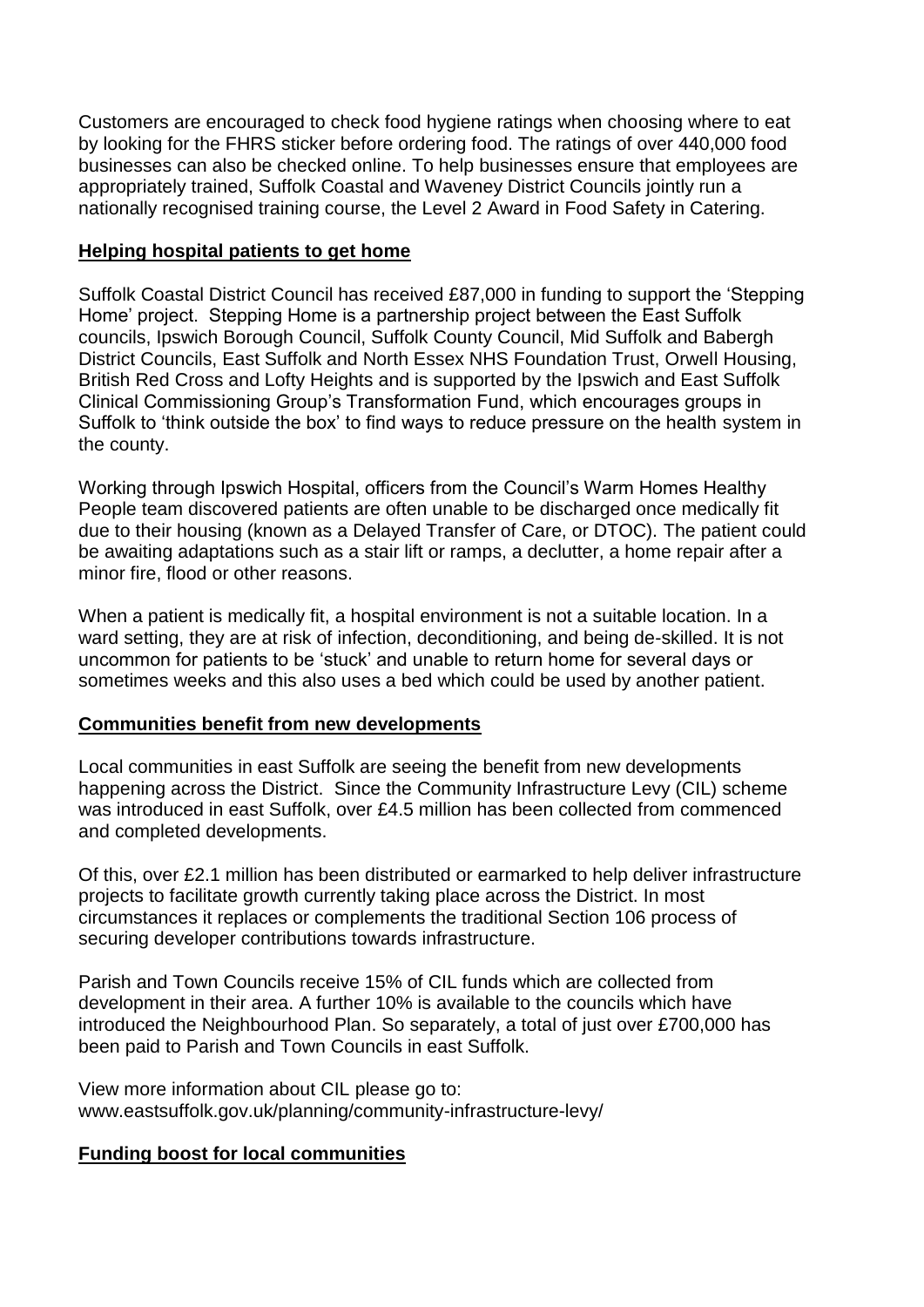Local community groups have received a funding boost of over £126,000 so far this year - thanks to Suffolk Coastal. The Enabling Communities Budget (ECB) was set up in December 2013 to support local projects and activities which benefit those living in the district. The funding programme was included in the East Suffolk Business Plan - a document which presents the key priorities for Suffolk Coastal in partnership with Waveney.

So far this year, Suffolk Coastal's councillors have supported over 109 projects and community initiatives.

The budget has supported everything from new play areas, improvements to community buildings, charities that help the members of our communities, sports clubs and activities which cater to all ages.

Cllr TJ Haworth-Culf, Suffolk Coastal's Cabinet Member for Customers, Communities and Leisure said: "I am delighted that we have been able to support so many great organisations this year. One of the key priorities in our Business Plan is enabling communities to develop and deliver worthwhile schemes and projects to local people. This funding is an important contribution to that ambition. The scheme ensures that we are able to support the breadth of our district, including younger and older people, and get behind projects and activities that benefit our communities, protects our heritage and teaches crucial life skills."

(see above for our details for ECB's)

### **Photo competition winners announced**

The winners of the second East Suffolk Photo Competition have been announced by Suffolk Coastal and Waveney District Councils. In November, the entries were judged by Cllr TJ Haworth-Culf, Cabinet Member for Customers, Communities and Leisure at Suffolk Coastal and Cllr Michael Ladd, Cabinet Member for Tourism and Economic Development at Waveney District Council.

In a joint statement, Cllr Haworth-Culf and Cllr Ladd said: "We were once again overwhelmed by the amount and the quality of the entries, which all highlight the beauty of East Suffolk. It was incredibly difficult to choose between them all however we feel that the chosen winners really captured the spirit of the area.

The five-week long competition, which ran during August and early September, invited amateur and professional photographers to submit their photos to the Councils under four categories; living in East Suffolk, working in East Suffolk, explore East Suffolk and under 16s. Thank you to everyone that took part.

#### **Dog owners are reminded to clear up after their pets!**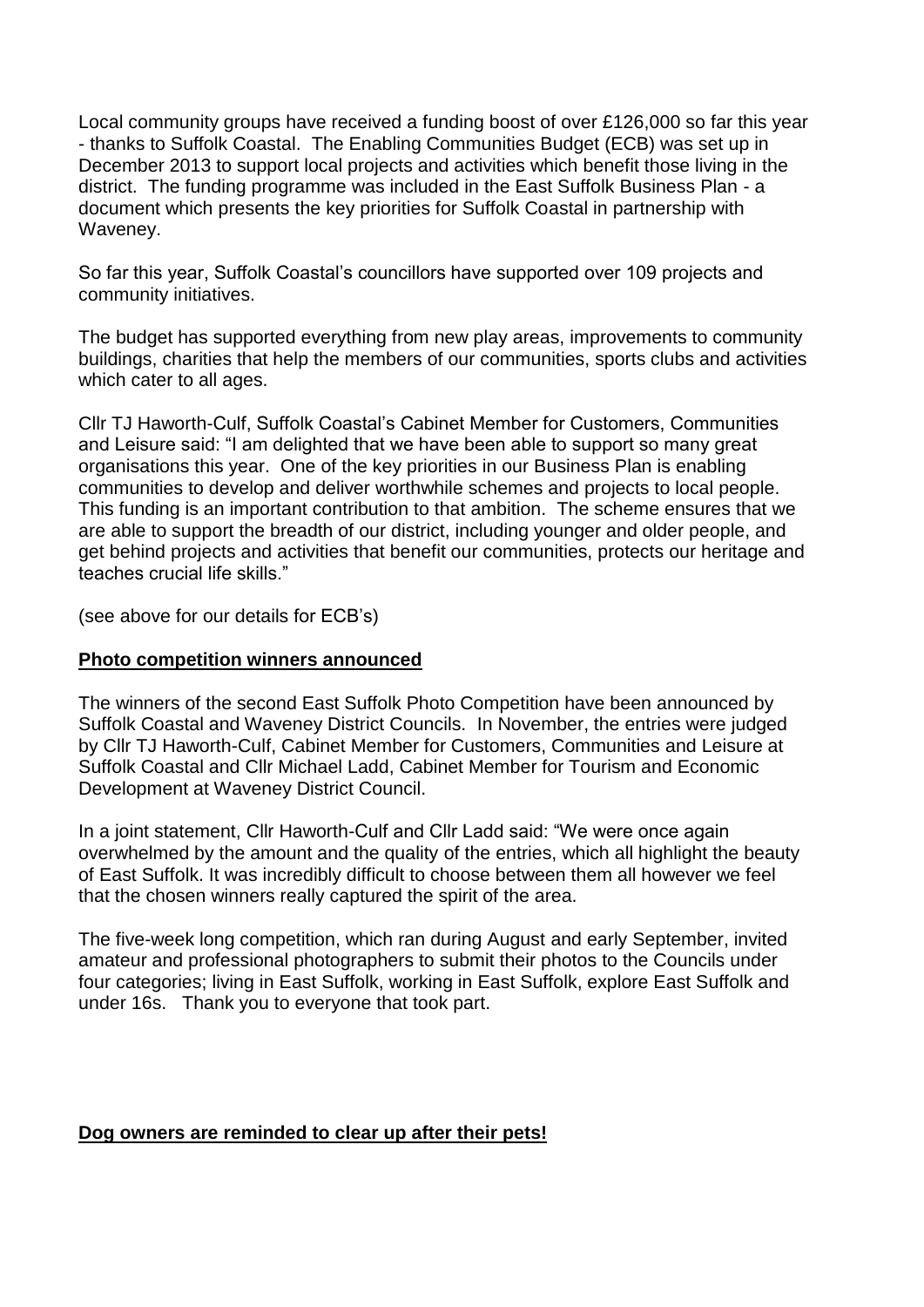Our district is a really dog friendly place and we know that most dog owners are responsible and clear up after their pets. There are a small number of inconsiderate people who feel the rules do not apply to them, but there is absolutely no excuse for failing to clear up after your dog. We want to ensure that all public areas are safe for everyone to enjoy and will not hesitate to take action against anyone who is found responsible for despoiling our environment.

The council introduced Public Space Protection Orders in January 2018 to tackle dog fouling across the district. Failure to clear up after a dog in your control could result in a fixed penalty notice of £80 being issued. Failure to pay the fixed penalty notice may lead to prosecution and a potential maximum fine of £1000. Suffolk Coastal has a statutory duty to keep public land clear of litter and refuse, including dog fouling and will take action against irresponsible individuals who fail to clear up after their dogs within a restricted area. Not only is dog fouling highly unpleasant, it is also a hazard to health.

## **Suffolk Coastal Steps in to Buy Strategic Leiston Property**

Suffolk Coastal District Council has stepped in to buy a strategically significant parcel of property in central Leiston – to safeguard the local Neighbourhood Plan.

The property, just off Leiston's High Street, was due to come up for sale at auction. However, the site is integral to the delivery of the Leiston Neighbourhood Plan's 'vision' to revitalise the town centre, by creating a new 'hub' made up of community, commercial and residential uses. While the 'vision' to revitalise Leiston town centre does face some challenges, it is still being actively promoted and pursued by Leiston Town Council and ourselves. If the site had been sold to an owner, who was not willing to cooperate in the delivery of this vision, it would obviously have made any further progress on this initiative impossible. So, Suffolk Coastal stepped in to buy the land and safe guard these aspirations for the future.

### **Celebrating local grand designs**

Suffolk Coastal's very own grand designs were celebrated at an awards ceremony

The Quality of Place Awards recognises people's effort to add to the quality of our environment, by creating high quality designs in both the built and natural environment and helping to conserve our historic buildings. We received a real mix of entries of some very impressive schemes this year. The winners of the awards reflect both modern building designs and historic conversions that all add to the character of our district.

### **Free parking at festive events**

People attending festive events across east Suffolk enjoyed free parking in councilowned car parks at set times on selected dates.

Suffolk Coastal and Waveney District Councils once again supported local communities by offering free use of council-owned car parks to support Christmas events in the district.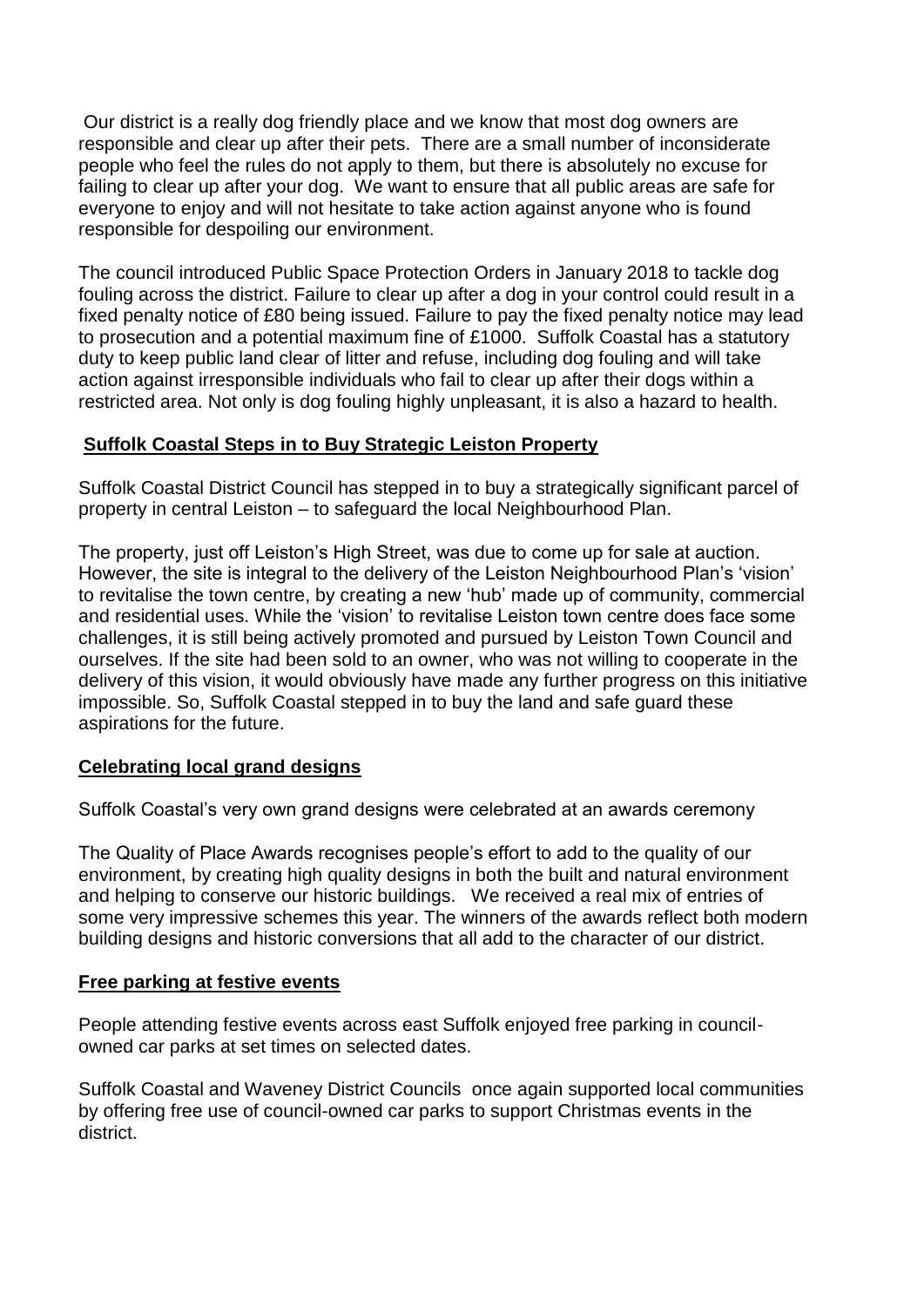Town and parish councils were also offered two sessions of 2-hours free parking slots on dates and times of their choosing - to be used to bolster festive events, such as latenight shopping, taking place in the run up to Christmas.

## **Celebrated our apprentices**

The East Suffolk Councils of Suffolk Coastal and Waveney have welcomed just shy of 100 apprentices to the organisation in six years and they recently celebrated the achievements of the latest 'in-take' with a special graduation ceremony. Working with the training provider, Nova Training, 14 young people completed their apprenticeship in 2018, with 10 now in full time roles within east Suffolk. This brings to 61 the number of people currently with the councils in either current apprenticeship roles or either permanent or fixed-term positions. Many have also gone on to get higher level qualifications – in Housing, Customer Services and leadership and management and the current crop have worked across a variety of teams – from Planning and Coastal Management to Communities, HR and IT.

## **Suffolk wins praise at the national Community Energy Awards 2018**

The Suffolk Climate Change Partnership has received a national award for supporting local communities to be more energy efficient. An expert panel of judges awarded the Local Authority Award to the Partnership for its close working with local organisations.

This includes exploring how organisations can be more energy efficient, helping to source funding, producing a community energy toolkit, providing technical support and investing in energy efficiency installations. In addition, over 120 community buildings have received in-depth advice and support to be more energy efficient.

The Suffolk Climate Change Partnership is a collaboration of Suffolk County Council, all Suffolk's borough and district councils and The Environment Agency. It supports the county's communities, businesses and residents to reduce carbon emissions, realise the economic benefits of reducing energy consumption and adapt to the future impacts of climate change. Its work has brought in significant amounts of external funding to Suffolk, running highly-successful projects for its customers.

### **Services of Remembrance across East Suffolk.**

Commemorations marking the centenary of the end of the First World War will took place across East Suffolk on and around 11 November. We helped to support people who want to commemorate the 100th anniversary of Armistice Day, Suffolk Coastal and Waveney District Councils by offering free parking [at every council-owned car park](https://www.eastsuffolk.gov.uk/news/free-parking-announced-to-support-good-causes/)  [across Suffolk Coastal and Waveney for the entire day.](https://www.eastsuffolk.gov.uk/news/free-parking-announced-to-support-good-causes/) Maureen and T-J were privileged to be able to buy Aldeburgh (ATC) a Tommy statue that was on display on the memorial in November, this Tommy can be used annually from now on at the annual services.

### **Suffolk Coast DMO Conference goes from strength to strength**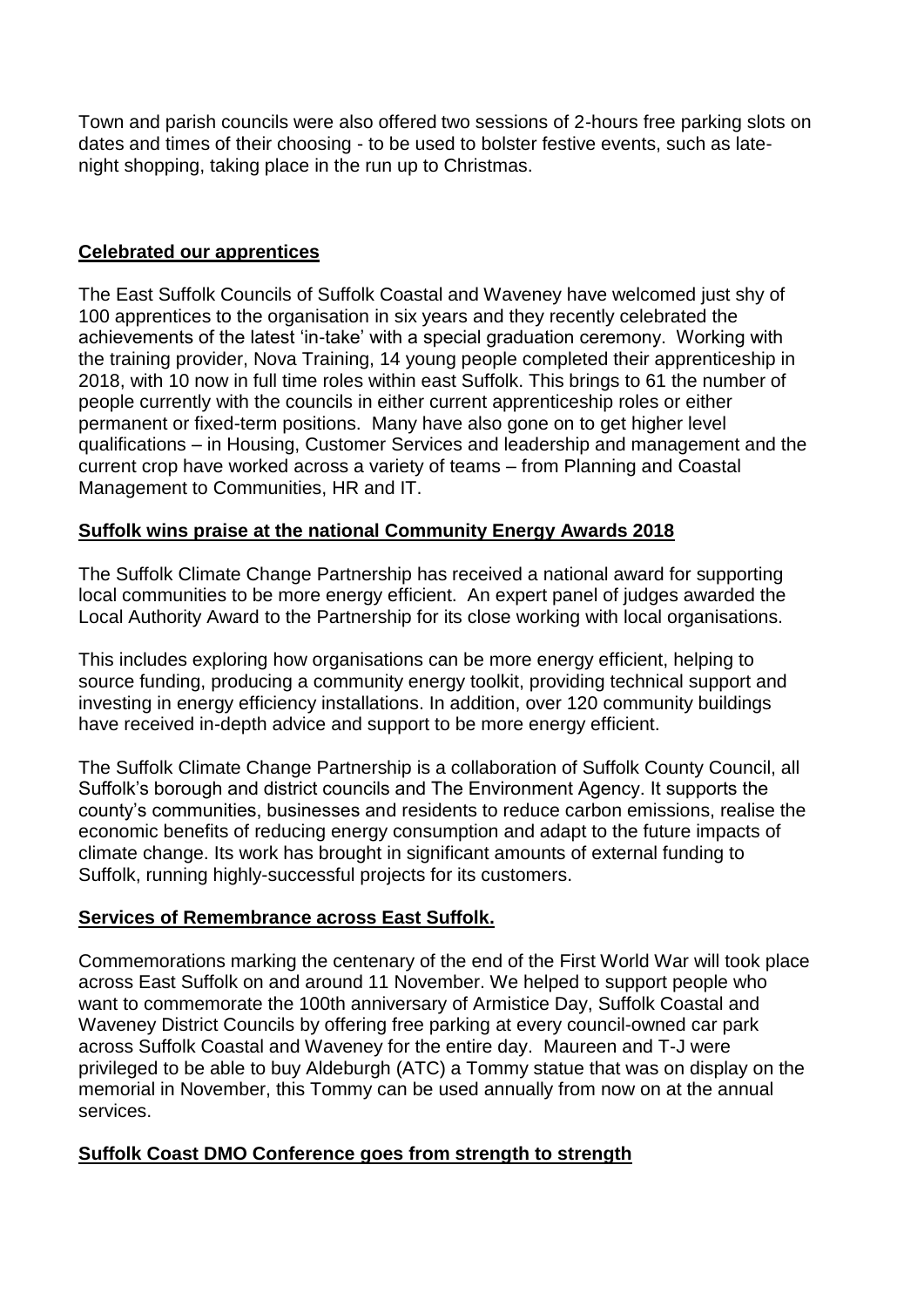The Suffolk Coast DMO (Destination Management Organisation) hosted its free annual conference as part of the East Suffolk Business Festival in November. The conference was attended by local tourism related businesses and organisations operating in the area from Felixstowe to Lowestoft and the surrounding inland towns and villages.

Tourism is growing on the Suffolk Coast, 2017 Economic Volume and Value reports for Suffolk Coastal and Waveney Districts show the total value of tourism has increased by 6.6% and 5% on 2016 respectively, the industry now generates over £640m each year. The 200 people registered for this year's Coastal Tourism Conference demonstrated the passion local businesses have for our tourism industry, undoubtedly, one of the main economic pillars of the region.

Celebrating this growth, a full programme of content was on offer to everyone involved in tourism.

### **Crucial Crew helps children keep safe**

Children in Suffolk Coastal were invited to learn more about safety in a fun and engaging environment. Crucial Crew taught year 6 pupils (10 – 11 years) about staying safe in their everyday life.

Organised by Suffolk Coastal District Council and the Suffolk Coastal Rotary Clubs, Crucial Crew is supported by a number of partnership agencies including Suffolk Police, Suffolk Fire & Rescue Service, East Suffolk Communities Team, Suffolk County Council, Turning Point, Make a Chance Team and Onelife Suffolk, with funding raised by the Rotary District clubs.

It teaches children how to tackle the personal dangers they face and helps to prevent them from becoming involved in crime. The scheme raises their awareness in a fun and effective way so that they may be better equipped to increase their own and others safety.

### **Honour Run 2018 success**

The first ever Honour Run proved to be a great success when it took place in October in Rendlesham Forest. Around 250 walkers, joggers and runners of all ages took part in the run and raised a total of £2,600 for the Suffolk British Legion Poppy Appeal, which supports serving and ex-serving men and women in the armed forces.

This was the first time we've put on this kind of event and it was a huge success. Thank you to everyone who took part in the run and all the volunteers who helped us run the event", said Cllr TJ Haworth-Culf, Suffolk Coastal's Cabinet Member with responsibility for customers, communities and leisure.

"We raised £2,600 for the Suffolk British Legion Poppy Appeal which is fantastic. We even got some exercise and fresh air while doing so - what better way to spend a Sunday morning?"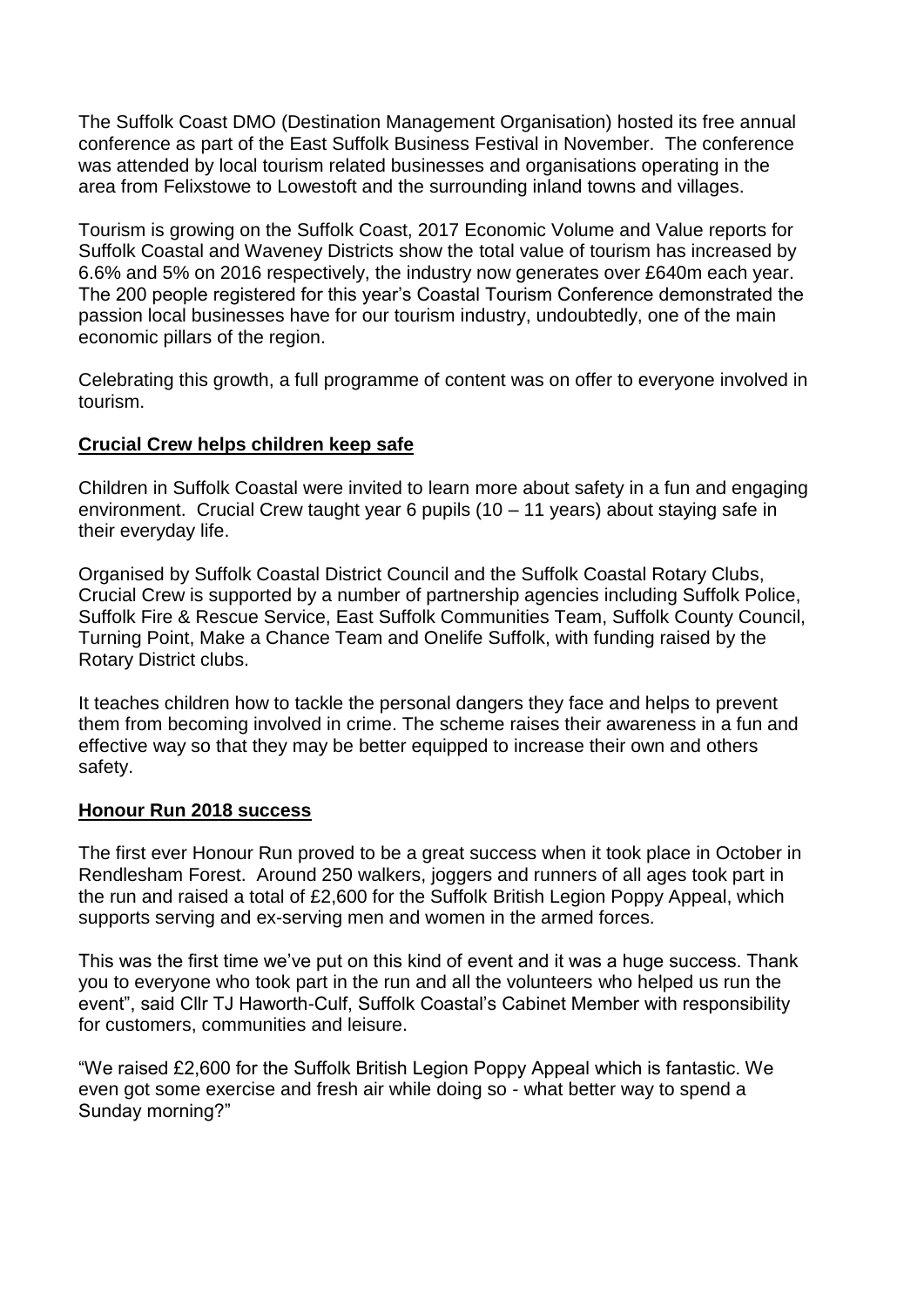The event was organised by Suffolk Coastal District Council and Suffolk British Legion with thanks going to the Forestry Commission and Rock Barracks who supported the event by letting us to use of the facilities.

### **Deben Leisure Centre was officially opened**

Suffolk Coastal's Chairman, Cllr Nicky Yeo carried out the opening duties alongside Cllr TJ Haworth-Culf, Suffolk Coastal's Cabinet Member with responsibility for customers, communities and leisure.

The £3.5 million redevelopment of Deben Leisure Centre was marked by an official reopening ceremony in October. The £3.5 million redevelopment is the first significant investment in the facility since a roof was added to the pool in 1984.

Thanks to the Council's Leisure Development Partners, Pulse Design and Build, our operators, Places Leisure and Sport England for the £500,000 grant to help fund the facility.

#### **Leiston Leisure Centre and Fitness Boost for Local Academy**

The £3.5million refurbishment of Leiston Leisure Centre also gave a fitness boost to a local academy. Work began on Leiston Leisure Centre in September. As part of the refurbishment, the centre will get new, state-of-the-art leisure equipment.

However, the gym's current equipment was still high quality and has many years of use left in it, so Suffolk Coastal District Council donated it to the nearby Alde Valley Academy to bolster its ability to encourage youngsters to keep fit.

Cllr TJ Haworth-Culf, Suffolk Coastal's Cabinet Member with responsibility for Customers, Communities and Leisure said: "Suffolk Coastal and Alde Valley Academy have worked closely together in the past and we look forward to continue to do so in the future to improve the health of the community and the quality of facilities available" The academy's Physical Education team choose a mixture of mainly Techno Gym CV and fixed resistance equipment from the leisure centre, which has now been installed and is available for use by the students. This 'recycling' of the gym equipment to the local academy supports Suffolk Coastal's strategic aim of encouraging people of all ages in the District to live healthier lifestyles and become more active.

**The refurbished Leiston Leisure Centre** has been designed with the Council's leisure development partner, Pulse Design & Build and operators, Places Leisure, to include a new spacious gym with modern equipment, and a new health suite by the pool area. The plans also include a high quality village style changing area by the pool. This will be family friendly with cubicles for parent and child, separate changing areas for groups, which can also be used by the public when empty and individual changing cubicles and showers.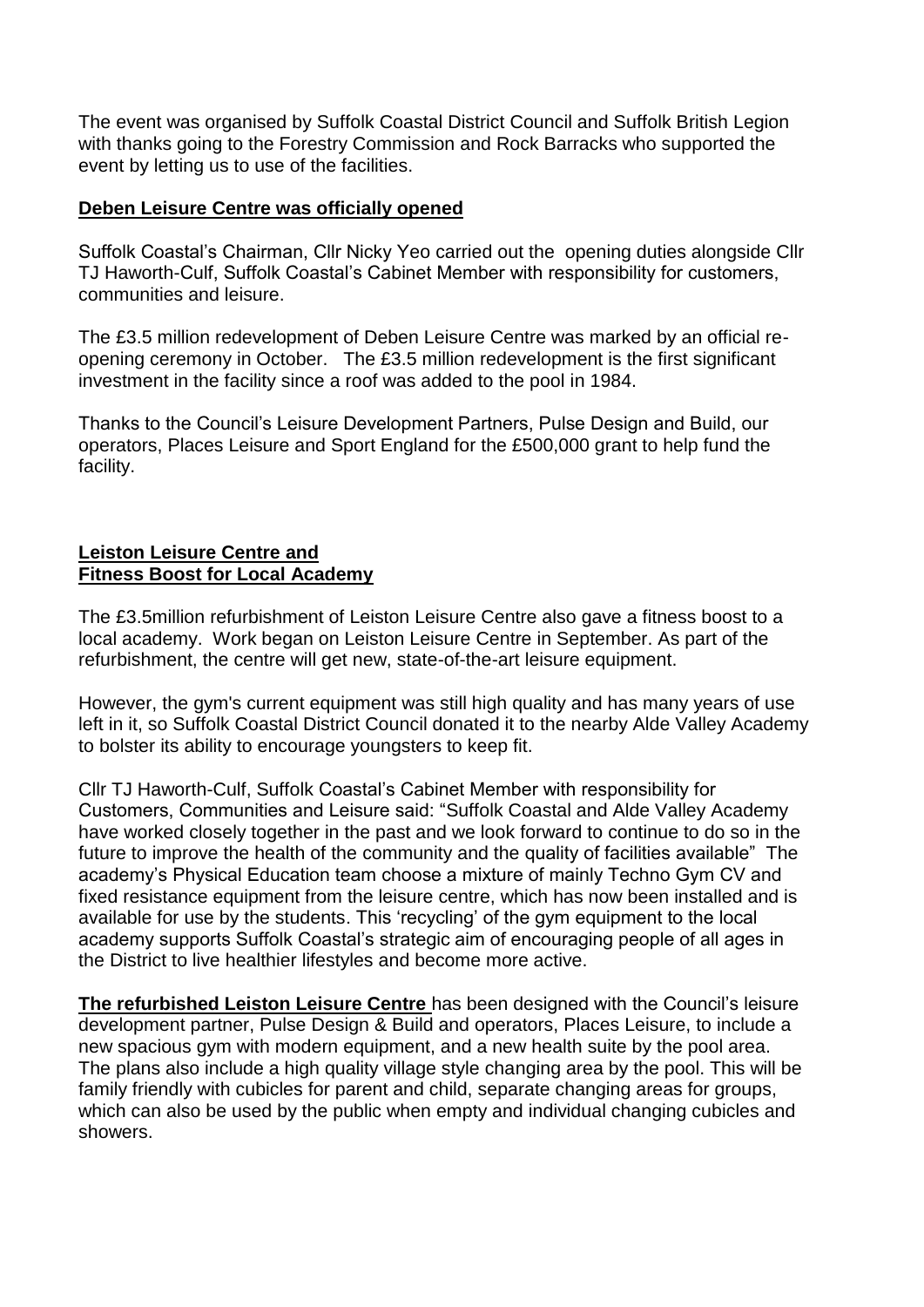Cllr Haworth-Culf said: "We're really excited that work has started to transform Leiston Leisure Centre into a modern, exciting facility. The work will be completed over several stages with an initial closure period of about six-nine months needed to undertake structural work, depending on what we find. The centre will be partly reopened once the first stage is completed, and we expect the whole centre to be fully reopened in summer 2019.

"I want to thank members and the community for their support for the redevelopment so far. I understand that the closure will cause some inconvenience but we need to do this work to bring the aging facility up to the standard we want for our leisure facilities."

More fitness classes will be available with two new dance studios and a group cycling studio, which will also serve as multi-bookable rooms as well as other improvements.

The refurbishment is part of the Council's five year programme to improve leisure facilities for the district and encourage more people to become more active.

If you would like to stay up to date with the progress of the Leisure Programme, sign up to receive our regular newsletter by contacting [leisure@eastsuffolk.gov.uk](mailto:leisure@eastsuffolk.gov.uk)

### **We asked for your input and your say on the East Suffolk Area Parking Plan Consultation**

Across Suffolk, we are in the process of transferring power to enforce on-street parking from the police to local authorities. Ahead of taking on civil parking enforcement (CPE), the Department for Transport requires that enforcement authorities wishing to operate CPE need to provide evidence of our parking policies and strategies. Thank you to all those that contributed.

### **Operation Camouflage, another success.**

Children in Suffolk Coastal were asked to put their best foot forward to have fun this summer at Operation Camouflage.

The military-themed summer activity was back for the eleventh year running. The aim of the event, organised by Suffolk Coastal District Council and the Army Welfare Service (AWS) with funding contributed by The Soldiers' Charity, was to bring young people from different backgrounds together to do challenges and learn new skills while having fun.

Cllr TJ Haworth-Culf, Suffolk Coastal District Council's Cabinet Member with responsibility for customers, communities and leisure, said: "This is a fantastic event for children to take part in during the summer holidays, and I am pleased to see it growing year on year.

### **Suffolk geared up for top charity cycle ride**

Following the success of the OVO Energy Women's Tour in Suffolk, amateur cyclists were invited to have the chance to sample much of the route themselves.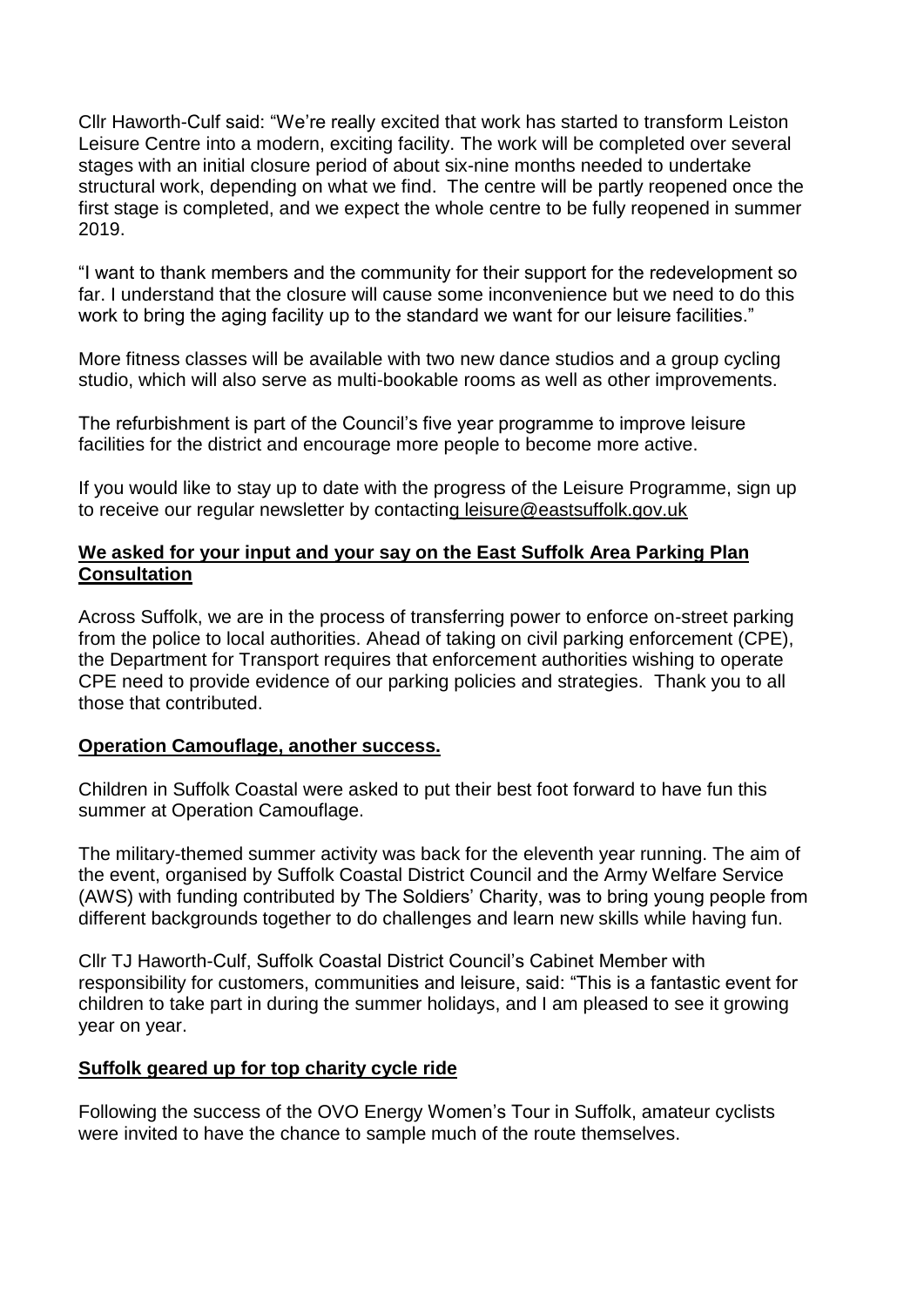The event started and finished in Southwold, with cyclists taking on either a 30 or 80 mile route that combine roads that were being used for the opening stage of the OVO Energy Women's Tour with some that have been used in previous editions of the race – for example the beautiful coastal route from Thorpeness to Aldeburgh.

Cllr T-J Haworth-Culf "The OVO Energy Women's Tour was an incredible event and we were delighted to see so much local support at the start, finish and along the route. It was an honour to be involved in the Women's Tour and we are equally pleased to be hosting the OVO Energy Tour Ride in Southwold, in support of Breast Cancer Care. The Tour Ride will give cycling fans the opportunity to ride through the beautiful east Suffolk countryside and raise money, and awareness, for this excellent cause."

## **Tackling dementia in young people**

Suffolk Coastal residents were invited to work with Suffolk Mind to help tackle early onset dementia. Suffolk Mind is launching a new service to support people in Suffolk who have traits or a diagnosis of young onset dementia. Figures suggest that those who live with the condition may be up to 6-9% of all people with dementia. Overall in Suffolk, it is estimated that 12,800 people are living with dementia.

## **Dementia support made available**

To coincide with Dementia Action Week the Alzheimer's Society was present at our Customer Services centres to provide information, advice and support to those living with dementia and those who know someone living with dementia.

### **Suffolk residents urged to be scam aware**

East Suffolk and Suffolk Trading Standards are reminding and urging Suffolk residents to be scam aware. Last year, Citizens Advice found that almost three quarters of people surveyed had been targeted by a scam in the previous two years (2015-17). It is estimated that only 5-15% of scams are reported, and some people don't even know they have been scammed.

Scammers target people by post, phone calls, text messages, emails, and they even visit homes without any warning. Scams come in a variety of forms, from lottery scams to fake ticketing and emails, but ultimately a scam is any attempt to fraudulently obtain money or something else of value.

While new scams crop up all the time, the tactics of scammers remain the same. They will often:

- Contact you out of the blue
- Ask for personal or financial details
- Put you under pressure to respond quickly
- Ask you to keep their offer secret
- Make promises or offers that sound too good to be true

Suffolk Trading Standards is advising residents to: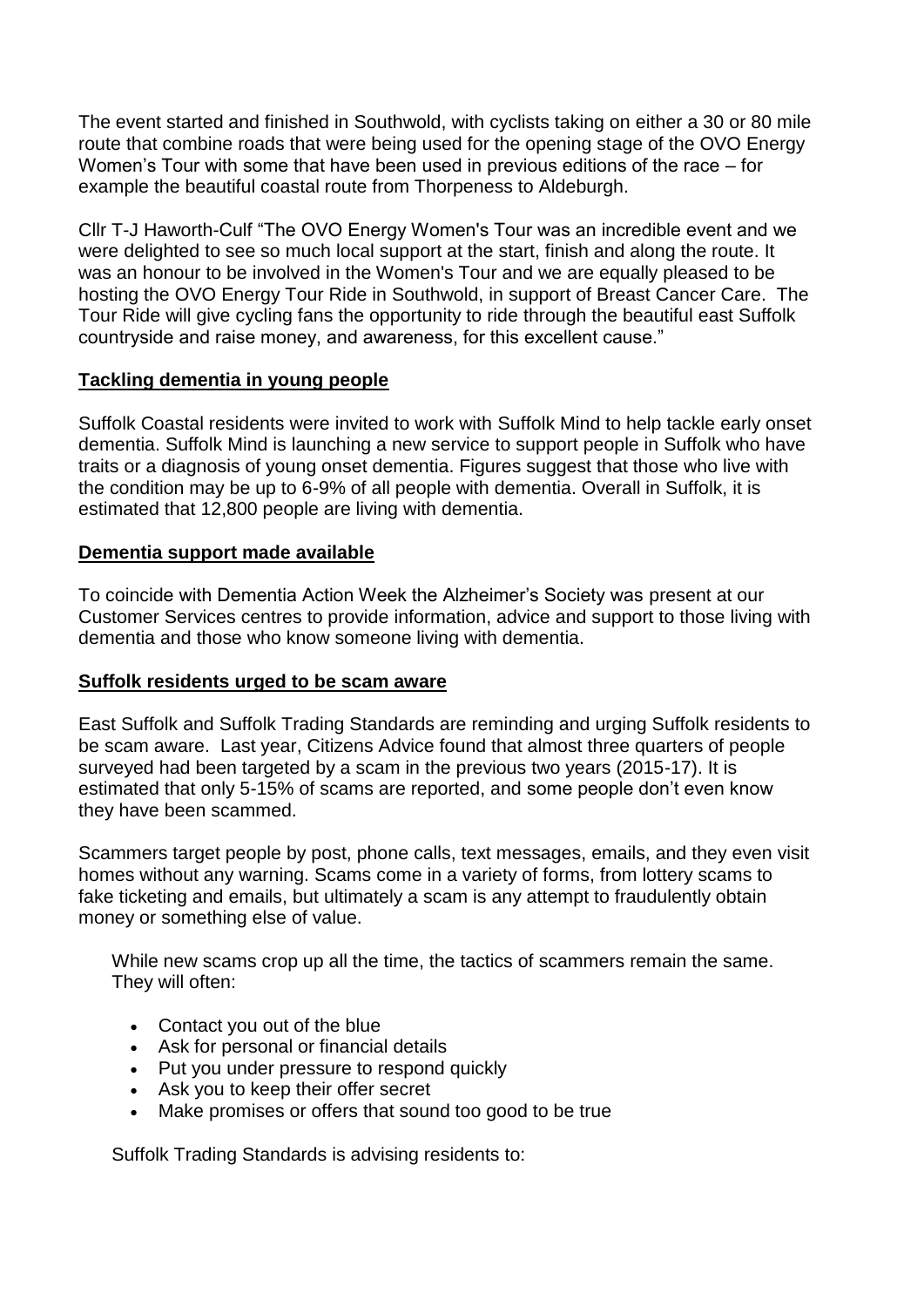- Verify the identity of strangers
- Look out for grammatical or spelling mistakes in letters or flyers
- Never give out bank details
- Never send money to strangers
- Say no to persuasive sales talk

Suffolk Trading Standards has the ability to prosecute those who undertake these misleading actions and provides support and advice to victims of scams. As part of the fight against scammers, Suffolk Trading Standards implements 'No Cold Calling Zones', just one way that doorstep scams can be stopped. More information is available at: [www.suffolk.gov.uk/nocoldcallingzone.](http://www.suffolk.gov.uk/nocoldcallingzone)

They also manage a Consumer Champion Network, where residents receive the latest information on scams which they pass on to their local communities. Anyone can become a Consumer Champion by visiting: [www.suffolk.gov.uk/JoinTheFight.](http://www.suffolk.gov.uk/JoinTheFight)

Scammers often target the county's most vulnerable residents, but this is not always the case, therefore all Suffolk residents must be vigilant. We urge anyone who is concerned that they or a friend or family member might have been scammed to call the Citizens Advice consumer helpline on: 03454 040506 or **Action Fraud, the UK national fraud office** on: 0300 1232040.

#### **We Helped businesses prepare for GDPR**

To help prepare businesses for the General Data Protection Regulation (GDPR) which came into force in May, Suffolk Coastal and Waveney District Councils and the East Suffolk Partnership joined with The DPO Centre to provide an online toolkit with advice and tips on how to get your organisation ready for GDPR.

The toolkit provided advice and support on what business owners need to consider, as well as a checklist of actions on what to do next, all aimed at ensuring you are able to implement the necessary changes.

The GDPR was the biggest change in data protection legislation for over 20 years, so it was vital that organisations large and small understood their new obligations. The free policy toolkit provided East Suffolk organisations with the support they needed to improve their knowledge, along with the documentation required to demonstrate their compliance.

#### **The Sixth East Suffolk Partnership Annual Forum took place in November.**

The theme was "East Suffolk: So much on the horizon!" which provided an opportunity to "take a breath" during this time of rapid change to look at the potential ups and downs of living in east Suffolk – both now and in the future.

The annual Forum yet again enjoyed excellent partnership support and many individuals from a wide range of different organisations and communities were willing to offer resources and support to make it a success. The event was again oversubscribed and around 200 people attended.